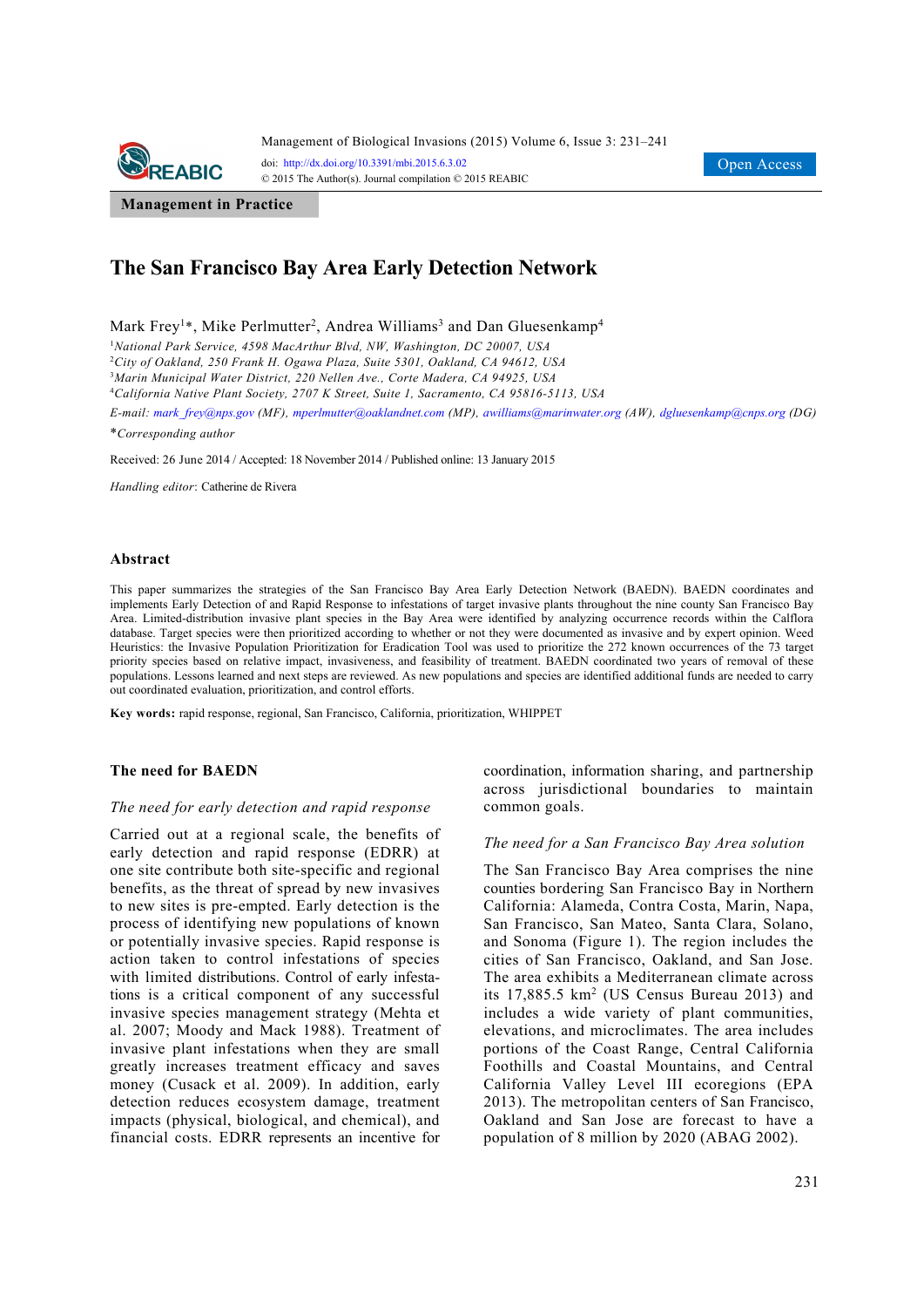



The San Francisco Bay Area lies at the heart of the California Floristic Province, one of the world's biodiversity hotspots (Myers et al. 2000). Invasive species are threatening biodiversity in California (Bossard et al. 2000). The area is also a major hub of international trade, potentially increasing the rate of new species introductions.

The threats posed by invasive species are projected to increase under the altered environmental conditions associated with predicted climate change scenarios (IPCC 2014). Higher winter temperatures, longer and warmer growing seasons, and more frequent abnormal disturbance events (e.g., drought, storm events, atypical runoff timing) may all favor invasive species. Such conditions are predicted to be less favorable to native species adapted to local conditions, while simultaneously being more favorable to pest species (IPCC 2014). Acting on the problem early represents the best opportunity to protect rare ecosystems.

Recognizing the extraordinary significance and exposure to threats in the region, the United Nations Educational, Scientific and Cultural Organization (UNESCO) Man and the Biosphere (MAB) program designated the Central California International Biosphere Reserve in 1988.

### *What others have done*

Early detection is a core function of border security at the national or island level. Border security efforts are essential at stopping many pests from a wide range of taxa. Many border efforts are conducted by national governments although there are some island border programs that are run by non-governments. For example, islands off the coast of California (USA) have been the subject of a Biosecurity Plan (California Islands Biosecurity Program Subcommittee 2013).

Partnerships are an important part of successful Invasive Plant Management (Higgins et al. 2007). Many states and regions in the United States have partnerships in the form of Cooperative Weed Management Areas (CWMA) – organizations that bring together public, private, and tribal stakeholders to combat invasive plants. These CWMAs are particularly common in rural areas where they often spend time and money controlling species that are agricultural pests. In recent years some groups have modified the CWMA model, increased their focus in non-agricultural weeds, and called themselves Cooperative Invasive Species Management Areas. In addition, there are many Exotic Pest Plant Councils (EPPC) or Invasive Plant Councils (IPC) that work collaboratively to raise awareness of and control invasive plants. The National Association of Exotic Pest Plant Councils is an umbrella group for all of the EPPCs and IPCs (NAEPPC 2014). Each of these organizations has its own priorities but most include early detection and rapid response.

In the United States there are only a handful of regional organizations that expressly focus on the early detection of invasive species including the Great Lakes Early Detection Network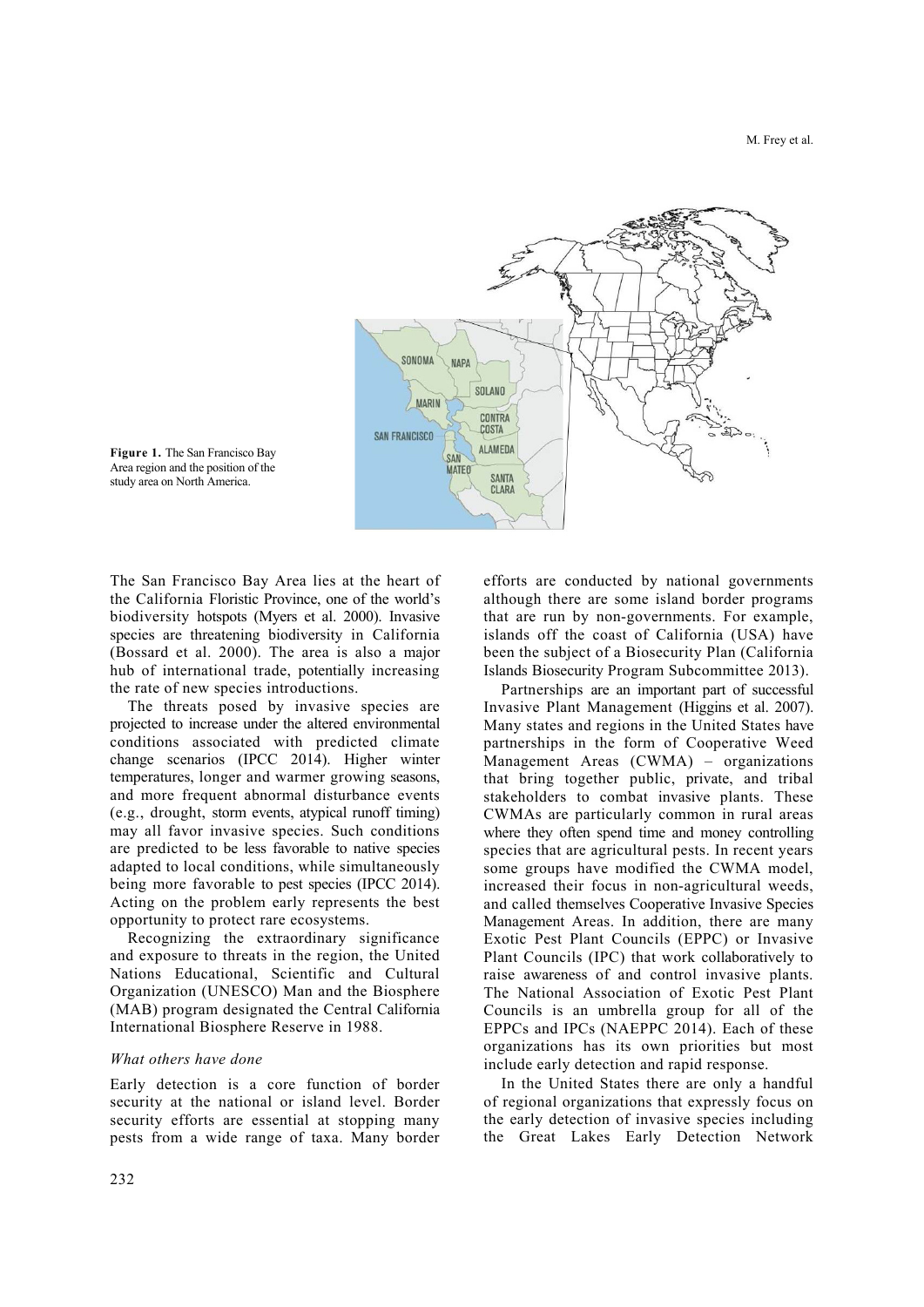(GLEDN; Crall et al. 2012), Mid Atlantic Early Detection Network (MAEDN; MAEDN 2014), Southeast Early Detection Network (SEEDN; SEEDN 2014), and the Bay Area Early Detection Network (BAEDN). Outside of the United States there appear to be fewer collaborative early detection/rapid response organizations but a larger commitment from government entities. For example, South Africa has a program funded by the national government (Wilson 2013). A plantfocused early detection program has been set up on a regional scale in Saxony-Anhalt, Germany (Schneider 2012).

# *BAEDN overview*

The Bay Area Early Detection Network (BAEDN) was initiated in December 2006 to apply the principles of EDRR at one of the world's biodiversity hotspots. Professionals met for a full-day workshop at which partners presented updates on current early detection efforts and needs, shared information regarding existing networks, and discussed research and technical innovations available to support such efforts. Programs with EDRR components that were discussed included the National Park Service's San Francisco Area Network Inventory and Monitoring Program (Williams and Speith 2008), the California Department of Food and Agriculture's California District Biologists (Schoenig 2005), the Invasive *Spartina* Project, The California Invasive Plant Council, and the US Fish and Wildlife Service's efforts at the San Pablo Bay National Wildlife Refuge (USFWS 2011). Participant's discussions centered on refining the vision, identifying additional partners, defining the project scope, and setting strategies for building a robust and efficient Early Detection Network. Key principles for an effective Early Detection Network were defined. The new network must:

- 1)Be coordinated by paid staff (volunteers and existing professional capacity are insufficient).
- 2)Include all counties adjoining the San Francisco Bay.
- 3)Include all major stakeholders from the service region.
- 4)Provide stakeholders with the opportunity to help structure the network.
- 5)Apply science-based techniques in a rigorous and transparent manner.
- 6)Adapt existing tools rather than create new tools.
- 7)Share the techniques used to prioritize populations and occurrences.

Guided by these principles, the BAEDN partnership was formalized by a Memorandum of Understanding (MOU) which brought together partners from the San Francisco Bay area to "work cooperatively to develop and implement an ecological and integrated approach to the early detection of harmful and noxious weeds, and the rapid response to these environmental impairments". The MOU provided a framework for partners to collaboratively and voluntarily "identify priorities and obtain funding to facilitate effective weed control," "share scientific and technical expertise (including monitoring, results of research findings, weed ecology and biology information, GIS and other mapping capabilities, and integrated pest management methods)," and meet to coordinate BAEDN priorities.

In 2007 BAEDN began developing financial support; contributed funds supported staff, contractors, and operating costs. Funds were administered by a non-profit partner that served as BAEDN's fiscal sponsor. Having a fiscal sponsor removed the administrative burden of achieving non-profit status for BAEDN itself.

BAEDN was publicly launched during California's Invasive Weed Awareness Week, July 2009. The launch included targeted outreach through articles in numerous agency and organization newsletters. This campaign sought to inform and involve all key stakeholders in early formation of the network. New partners either signed the MOU or established less formal agreements to collaborate with BAEDN. The partner list grew from about one dozen organizations in 2007 to over one hundred in 2010. The public launch both brought together professionals to guide the work of the organization and raised BAEDN's profile among Bay Area land managers.

Major funding for BAEDN ended in 2011. In 2013 BAEDN became a project of the California Invasive Plant Council. The shift from dedicated funding source to a project of a larger organization has brought about a significant slowdown in the pace of activity. However, it has also increased access to the fund-raising, outreach, and administrative capacity of a well-established and very active organization focused on invasive plants in California. The early infusion of funds jumpstarted an enduring project. BAEDN strives to achieve long-term control of early detection targets. As new populations and species are identified additional funds are needed to carry out coordinated evaluation, prioritization, and control efforts.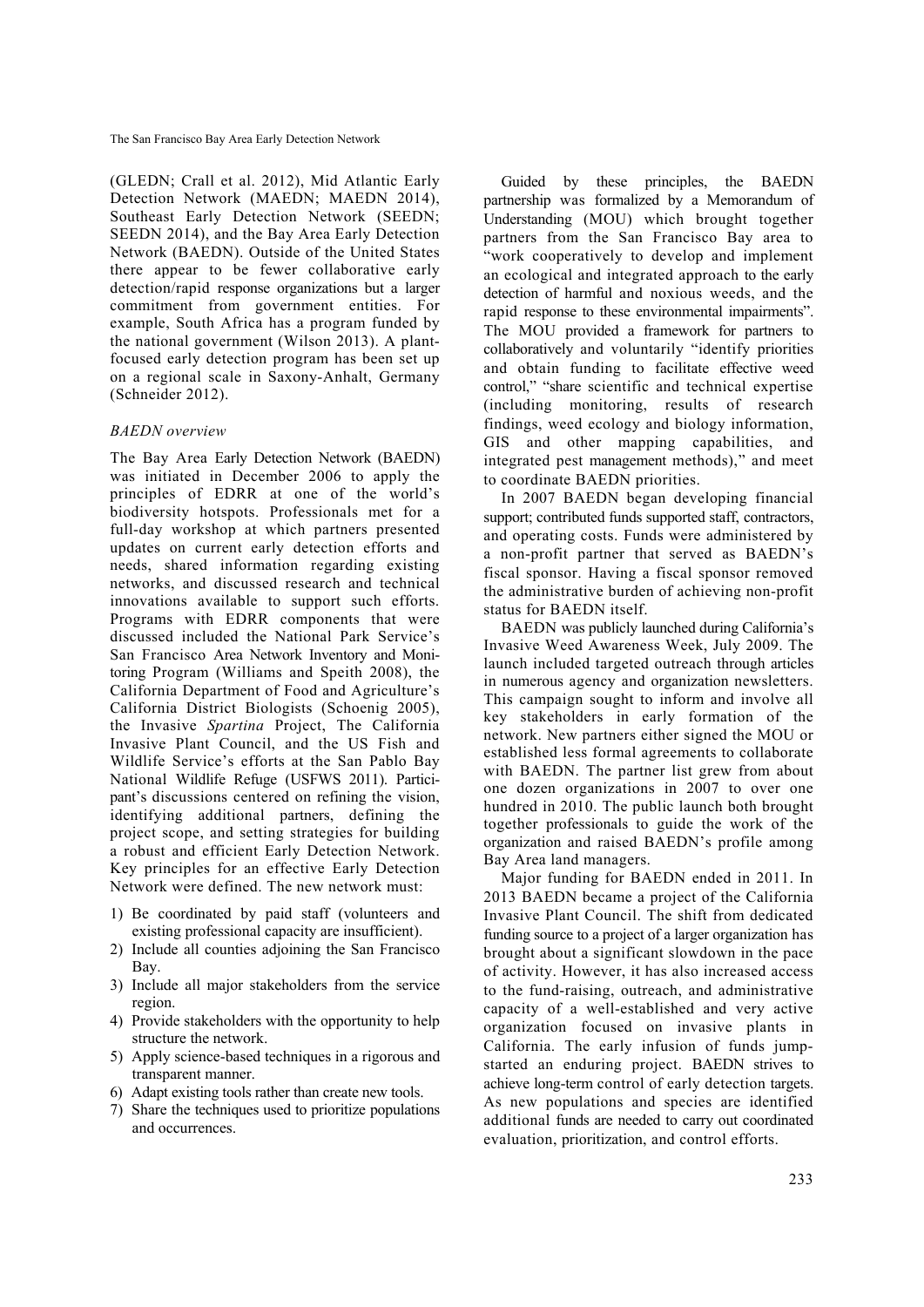# **Data collection**

### *Calflora*

Calflora's online tools and data were essential to BAEDN's success. Calflora is a non-profit organization that runs a web-accessible database providing information about plants that grow wild in California. Information is derived from data submitted by public agencies, non-profits, scientists, and private citizens. The website received 364,094 unique visitors in 2012 and includes information on almost 12,000 plant taxa. Because most land managers in the San Francisco Bay Area were already familiar with the database both as a repository and a source of information it was relatively easy to expand the use of the database and request additional data. Because Calflora was well-established and well used, land managers did not need to provide data to a new source and they already had the experience in the database being useful.

# *Data collection tools*

To facilitate the use and collection of occurrence data, BAEDN worked with Calflora to develop the BAEDN Occurrence Reporting Database in 2009. The BAEDN database is an extension of Calflora's database and is a shared repository for new and existing plant occurrence data collected by agencies and the public. BAEDN worked with Calflora to develop additional tools for data entry and extraction: an upload tool for geotagged photos, a smart phone application for effective and easy field mapping, a "My Observations" portal to allow users to edit and manage their occurrence reports, and Web applications for uploading and downloading larger datasets in a variety of formats. With these tools, BAEDN and partners worked to consolidate previously unshared mapping data into a single shared database. Calflora adapted code from *What's Invasive* (http://www.whatsinvasive.org/index.html) to create the *Calflora Observer* smartphone app for field documenting plant occurrences with location and photographs. This app can run from any GPSenabled smartphone even without a phone plan or signal. All of the activity resulted in more records entered into the online database, enhancing its completeness and utility for early detection. Since the launch of the online and mobile BAEDN tools in the summer of 2008 until May 21, 2014, Calflora has logged 10,183 entries from BAEDN tools (Powell, pers. comm. May 21, 2014). Providing a range of tools all funneling

data to Calflora increased participation because land managers understood how their contributions helped their own efforts and regional efforts to track and control invasive species.

### **Creating a list of target species**

### *Compilation of candidate species*

Prioritization has been recognized as an important component of invasive species management at the international policy level (COP 10 2010). To create a list of prioritized species the first task was to compile a comprehensive list of candidate species with the potential to be invasive in California. Consulted sources of plant species and traits included: the Calflora database of nonnative plant occurrences (Calflora 2010), California Invasive Plant Council (Cal-IPC) Invasive Plant Inventory (Cal-IPC 2008), California Invasive Plant Council Mediterranean weed list (Brusati et al. 2014), California Invasive Species Council Species Scorecards (CISAC 2010), United States federal noxious weed list (USDA 2010a), state noxious weed lists for all available states (e.g., AZDA 2010, CDFA 2010, NDA 2010, NWCB 2010, and ODA 2010) a published list of California non-native plant species (Shierenbeck et al. 2007), Presidio of San Francisco, prohibited plant list (Presidio Trust, unpublished data), Weed Risk Assessments from Florida (Gordon et al. 2008), Hawaii (Daehler et al. 2004), and Queensland (unpublished by Csurhes, 2010), and the World Wildlife Fund's Australian National list of naturalized invasive and potentially invasive garden plants (Groves et al. 2005). After initial compilation, records were corrected to remove misspellings and formatting errors and each taxon was associated with its unique USDA Plants database code (USDA 2010b). All synonymous entries were consolidated using the USDA Plants code. The resulting list included 1417 plant taxa.

For the purposes of the work outlined in this paper we use the term occurrence instead of the term population because each plant record in the Calflora database is made by different individuals and each individual may have his or her own definition of what an occurrence is – it may not be the same as a population. We applied a buffer to all records to help eliminate some of the inherent error with this approach. See below for a description of the buffering technique. Taxa were put into broad categories according to the number of occurrences in Bay Area counties reported in the Calflora occurrence database (Calflora 2010): *No Bay Area Reports*, *Limited Bay*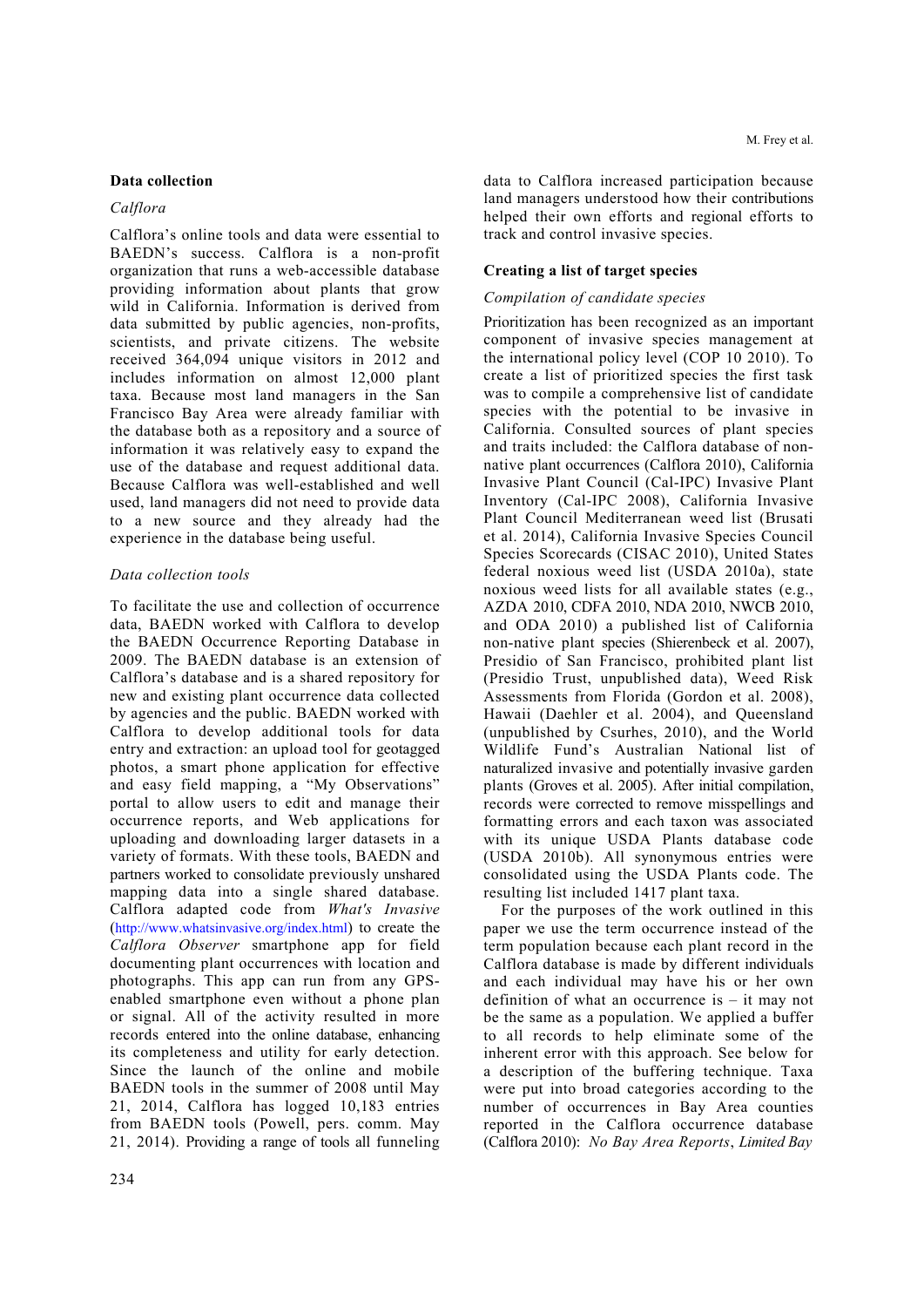

**Figure 2.** Decision tree showing the species prioritization summary for the Bay Area Early Detection Network. Note: the Watchlist has not yet been created.

*Area Reports* (fewer than 100 known occurrences), *Widespread* (more than 100 known occurrences). Williams, Gluesenkamp, Perlmutter, and other regional botanists used their expert opinion to move some species form the *Limited Bay Area Reports* category to a new category, *Underreported*. *Underreported* species had few mapped occurrences but were known to be more common. For example, *Kniphofia uvaria* (L.) T. Durand and Schinz (redhot poker), 1894 had been reported 19 times in all of California but was known from hundreds of locations so it was assigned to the *Underreported* category. In all cases, each species was carefully reviewed by experts and The *No Bay Area Reports* list was set aside for further evaluation in the creation of a watch list. The *Widespread* and *Underreported* taxa were removed from further consideration, since they were considered too abundant to be early detection and rapid response candidates. Figure 2 summarizes the species prioritization process. *No Bay Area Reports* included 255 taxa, *Limited Bay Area Reports* included 286 taxa, and the *Underreported* list plus the *Widespread* list totaled 876 taxa.

### *Prioritization of candidate species*

Taxa in the *Limited Bay Area Reports* list were classified as "known to be invasive" if they had a weed ranking in any of the databases, weed lists, and assessments or "not known to be invasive from consulted sources," if there was no such ranking. A small set of taxa not listed in consulted sources were categorized as invasive based on expert opinion (e.g., *Limonium ramosissimum* (Poiret) Maire, 1936 [Algerian sea lavender] and *Danthonia pilosa* Brown, 1810 [hairy wallaby grass]). These species were either only known as invasive in the San Francisco Bay Area or they were recently identified as invasive so they did not appear on the consulted lists.

The resulting list of species that were both known to be invasive and had limited reported occurrences was shared with additional experts from county Weed Management Areas, county Agricultural Commissioners, weed scientists, Cal-IPC, and local land managers to verify limited distribution and invasiveness. The final list of 73 taxa comprised the 2010 BAEDN Early Detection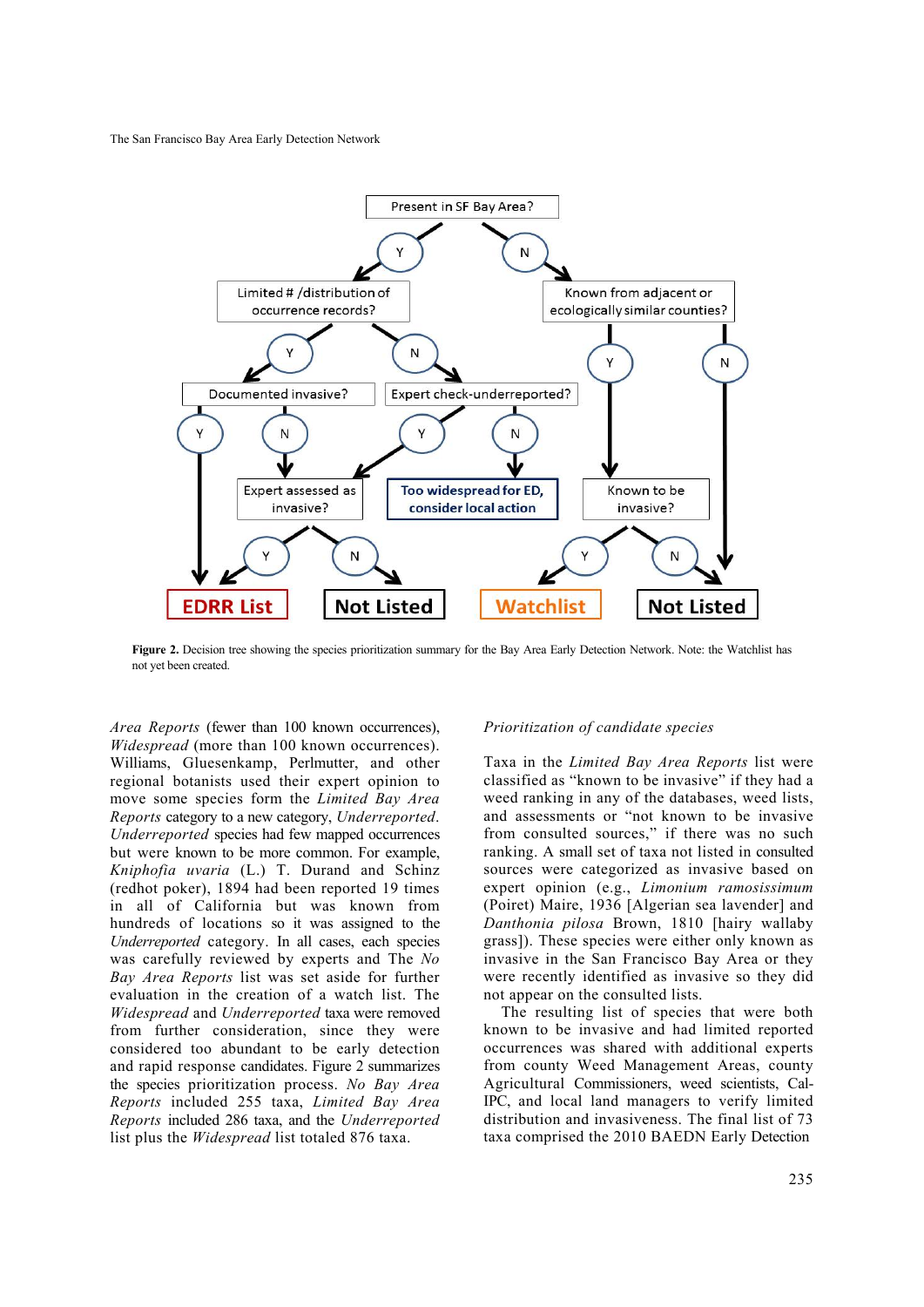#### **Table 1.** 2010 target species list.

| Latin name                                                                   | Common name                 | Latin name                                                       | Common name                         |
|------------------------------------------------------------------------------|-----------------------------|------------------------------------------------------------------|-------------------------------------|
| Acacia paradoxa Candolle, 1813                                               | paradox acacia              | Gunnera tinctoria (Molina) Mirbel, 1805                          | Chilean gunnera                     |
| Acaena novae-zelandiae Kirk, 1871                                            | biddy-biddy                 | Halimodendron halodendron Voss, 1894                             | common salttree                     |
| Achnatherum brachychaetum (Godron)<br>Barkworth, 1993                        | shortbristled needlegrass   | Helichrysum petiolare Hilliard & Burtt, 1973                     | licorice-plant<br>Canary Island St. |
| Aegilops triuncialis Linnaeus, 1753                                          | barbed goatgrass            | Hypericum canariense Linnaeus, 1753                              | Johnswort                           |
| Ambrosia trifida Linnaeus, 1753                                              | great ragweed               | Isatis tinctoria Linnaeus, 1753                                  | Dyer's woad                         |
| Araujia sericifera Brotero, 1818                                             | white bladderflower         | Lepidium campestre (Linnaeus), 1812                              | field pepperweed                    |
| Arctotheca calendula (Linnaeus) Levyns,<br>1942                              | Capeweed                    | Ligustrum lucidum Aiton, 1810                                    | glossy privet                       |
|                                                                              |                             | Ligustrum ovalifolium Hort ex Decaisne, 1877                     | California privet                   |
| Arrhenatherum elatius Palisot de Beauvois,                                   |                             | Limonium ramosissimum (Poiret) Maire, 1936                       | Algerian sea lavender               |
| 1812                                                                         | tall oatgrass               | Linaria genistifolia ssp. dalmatica (Linnaeus) Miller,<br>1768   | Dalmatian toadflax                  |
| Asparagus asparagoides (Linnaeus) Wright,<br>1909                            | African asparagus fern      | Linaria vulgaris Hill, 1756                                      | butter and eggs                     |
| Asphodelus fistulosus Linnaeus, 1753                                         | onionweed                   | Lonicera japonica Thunberg, 1784                                 | Japanese honeysuckle                |
| Brachypodium sylvaticum (Linnaeus) Palisot                                   |                             | Lythrum salicaria Linnaeus, 1753                                 | purple loosestrife                  |
| de Beauvois, 1812                                                            | slender false brome         | Nassella formicarum (Delile) Barkworth, 1990; N.                 |                                     |
| Buddleja davidii Franchet, 1888                                              | orange eye butterflybush    | manicata (Desvaux) Barkworth, 1990                               | tropical needlegrass                |
| Cardaria pubescens (Meyer) Jarmolenko,                                       | hairy whitetop              | Nassella tenuissima (Trinius) Barkworth, 1990                    | finestem needlegrass                |
| 1934                                                                         |                             | Onopordum acanthium Linnaeus, 1753                               | Scotch cottonthistle                |
| Carduus acanthoides Linnaeus, 1753                                           | spiny plumeless thistle     | Onopordum illyricum Linnaeus, 1753                               | Illyrian cottonthistle              |
| Carex pendula Hudson, 1762                                                   | hanging sedge               | Paspalum urvillei Steudel, 1853                                  | Vasey's grass                       |
| Carthamus leucocaulos Smith, 1837                                            | whitestem distaff thistle   | Polygonum aubertii Henry, 1907                                   | Bukhara fleeceflower                |
| Centaurea diffusa Lamarck, 1785<br>Centaurea iberica Treviranus ex Sprengel, | diffuse knapweed            | Polygonum cuspidatum Wildenow ex Sprengel, 1825                  | Japanese knotweed                   |
| 1826                                                                         | Iberian knapweed            | Polygonum polystachyum Wallich, 1829                             | cultivated knotweed                 |
| Centaurea maculosa Lamarck, 1785                                             | spotted knapweed            | Pyracantha coccinea Roemer, 1847                                 | scarlet firethorn                   |
| Centaurea repens Linnaeus, 1763                                              | hardheads                   | Pyracantha crenulata (Don) Roemer, 1847                          | Nepalese firethorn                  |
| Centaurea sulphurea Wildenow, 1809                                           | sulphur knapweed            | Ricinus communis Linnaeus, 1753                                  | castorbean                          |
| Cestrum parqui L'Heritier, 1788                                              | night jessamine             | Rubus laciniatus Wildenow, 1806                                  | cutleaf blackberry                  |
| Chondrilla juncea Linnaeus, 1753                                             | rush skeletonweed           | Rumex dentatus Linnaeus, 1771                                    | toothed dock                        |
| Cirsium undulatum Sprengel, 1826                                             | wavyleaf thistle            | Sapium sebiferum (Linnaeus) Roxburgh, 1814                       | Chinese tallow                      |
| Coprosma repens Hooker, 1844                                                 | creeping mirrorplant        | Scolymus hispanicus Linnaeus, 1753                               | common goldenthistle                |
| Crupina vulgaris Persoon ex Cassini, 1818                                    | common crupina              | Senecio jacobaea Linnaeus, 1753                                  | stinking willie                     |
| Cuscuta japonica Choisy, 1855                                                | Japanese dodder             | Senna multiglandulosa (Jacquin) Irwin & Barneby, 1783            | glandular senna                     |
| Cytisus striatus (Hill) Rothmaler, 1944                                      | striated broom              |                                                                  |                                     |
| Danthonia pilosa Brown, 1810                                                 | hairy wallaby grass         | Sesbania punicea Bentham, 1884                                   | rattlebox                           |
| Echium plantagineum Linnaeus, 1771                                           | salvation jane              | Solanum carolinense Linnaeus, 1753                               | Carolina horsenettle                |
| Euphorbia esula Linnaeus, 1753                                               | leafy spurge                | Solanum rostratum Dunal, 1813                                    | buffalobur nightshade               |
| <i>Euphorbia terracina</i> Linnaeus, 1762                                    | Geraldton carnation<br>weed | Spartina alterniflora Loiseleur-Deslongchamps, 1849<br>(hybrids) | smooth cordgrass                    |
| Festuca pratensis Hudson, 1762                                               | meadow fescue               |                                                                  |                                     |
| Gaura drummondii Torrey & Gray, 1840                                         | Drummond's<br>beeblossom    | Spartina densiflora Brongniart, 1876                             | denseflower cordgrass               |
| <i>Gaura sinuata</i> Nuttall ex Serringe, 1828                               | wavyleaf beeblossom         | <i>Spartina patens</i> (Aiton) Muhlenberg, 1813                  | saltmeadow cordgrass                |
| Gazania linearis Druce, 1917                                                 | treasureflower              | Tripidium ravennae ssp. ravennae (Linnaeus) Scholz,<br>2006      | ravennagrass                        |

list of species (Table 1). The species prioritization list was used to raise awareness about the species on the list. In addition, once the species list was created, individual land managers were created, individual land managers were approached and asked to provide additional

occurrence data for the targeted species. By creating a relatively short list and making personal appeals, we were able to increase the quantity of occurrence information for the next step in our process.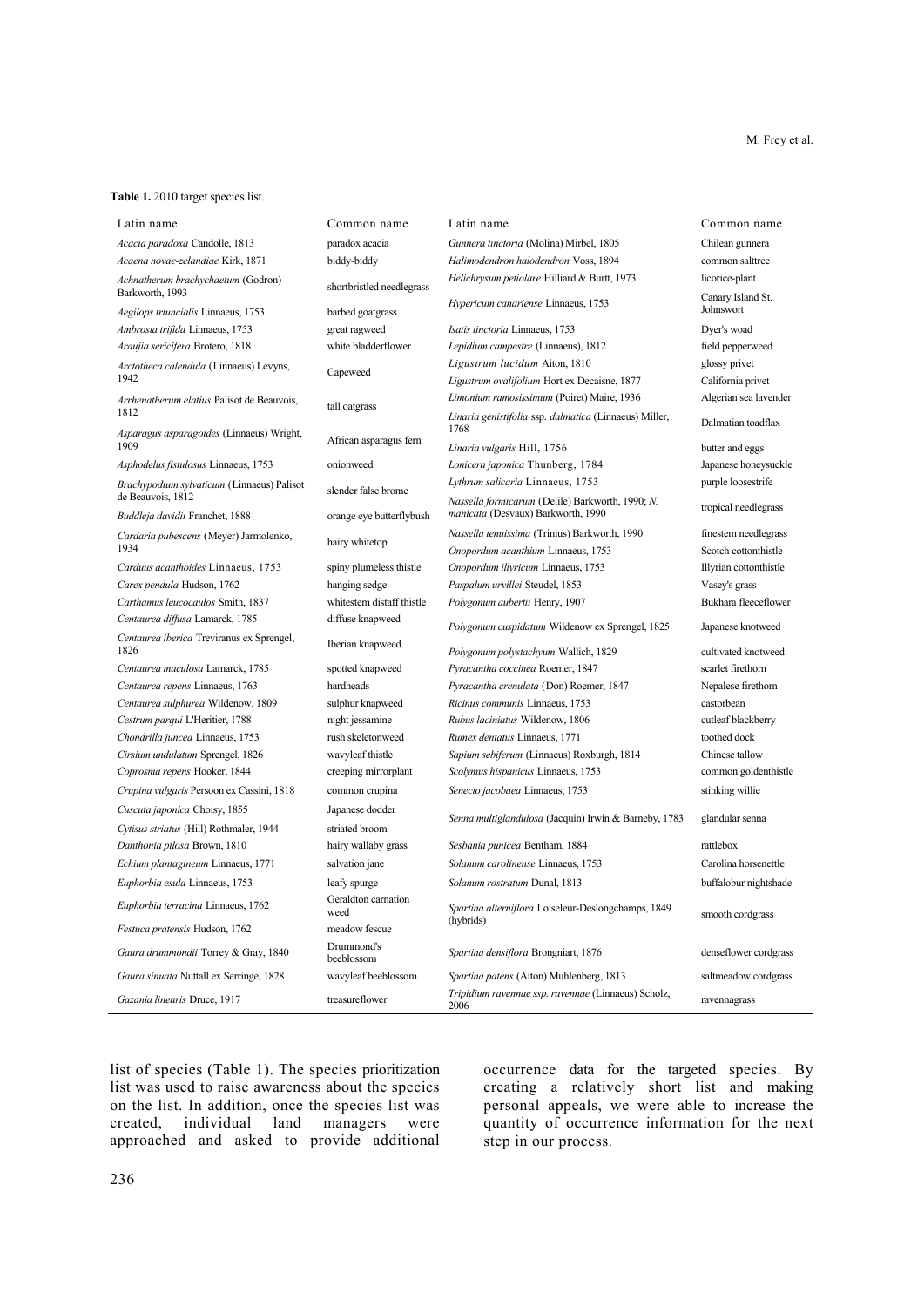# **Box 1**

 $\overline{\phantom{a}}$ 

Canary Island St. John's wort (*Hypericum canariense*) easily grows to 10 feet tall in dense single species stands (Figure 3). The plant is highly invasive elsewhere in the world but California has just a few occurrences. The species was found in a few populations along the coast of California from San Diego to Marin. BAEDN helped control small populations on land managed by California State Parks and the non-profit organization, Audubon Canyon Ranch. The largest known California population was on the San Mateo Coast near Año Nuevo State Park where a large stretch of high-quality coastal scrub habitat had been invaded. In 2010, with the support of BAEDN, a collaboration of non-profit organization (San Mateo Weed Management Area and the Peninsula Open Space Trust), government entities (California State Parks, San Mateo Resource Conservation District, California Department of Food and Agriculture, and the US Fish and Wildlife Service San Francisco Bay Coastal Program), and a private landowner worked to control and contain this large population. A successful petition was made to the California Department of Food and Agriculture to list the plant as a noxious weed, the status gives county personnel and landowners important tools to ensure effective response. BAEDN secured funding to do an assessment in 2012 of new EDRR targets on lands along the coast and *Hypericum caneriense* came out as one of the highest management priorities. BAEDN, now a part of Cal-IPC, is coordinating with local partners (Resource Conservation District, San Mateo County Department of Agriculture, Peninsula Open Space Trust, and local landowners) to find funding to follow up.



**Figure 3.** *Hypericum canariense* infestation in central California - just south of Gazos Creek, east of Highway 1 in San Mateo County. Neal Kramer©

### **Creating a list of target occurrences**

### *Compilation of occurrences*

Georeferenced Calflora data for all occurrences of the 73 target species were converted to an ArcGIS shapefile and viewed using ArcMap 9.3 (ESRI 2010) to allow for spatial analysis and transformation. Reports were buffered to reduce the number of redundant reports, convert point data to polygon data and reduce the effect of errors such as varying degrees of spatial precision, limitations of zooming to reporting locations on aerial imagery, mapping offsets used in the field, and varying inter-patch distances. 10, 50 and 100 meter buffers were tested. After ground truthing the effects of choosing each of these buffer sizes, the 100 meter buffer was selected because it was most effective at consolidating redundant records, was within the range of short-term dispersal ability of most species, and generated patch areas that were within the ability of field personnel to effectively search. Approximately 800 records were merged into 272 distinct occurrences. The data were spatially joined with a layer of California counties in order to assign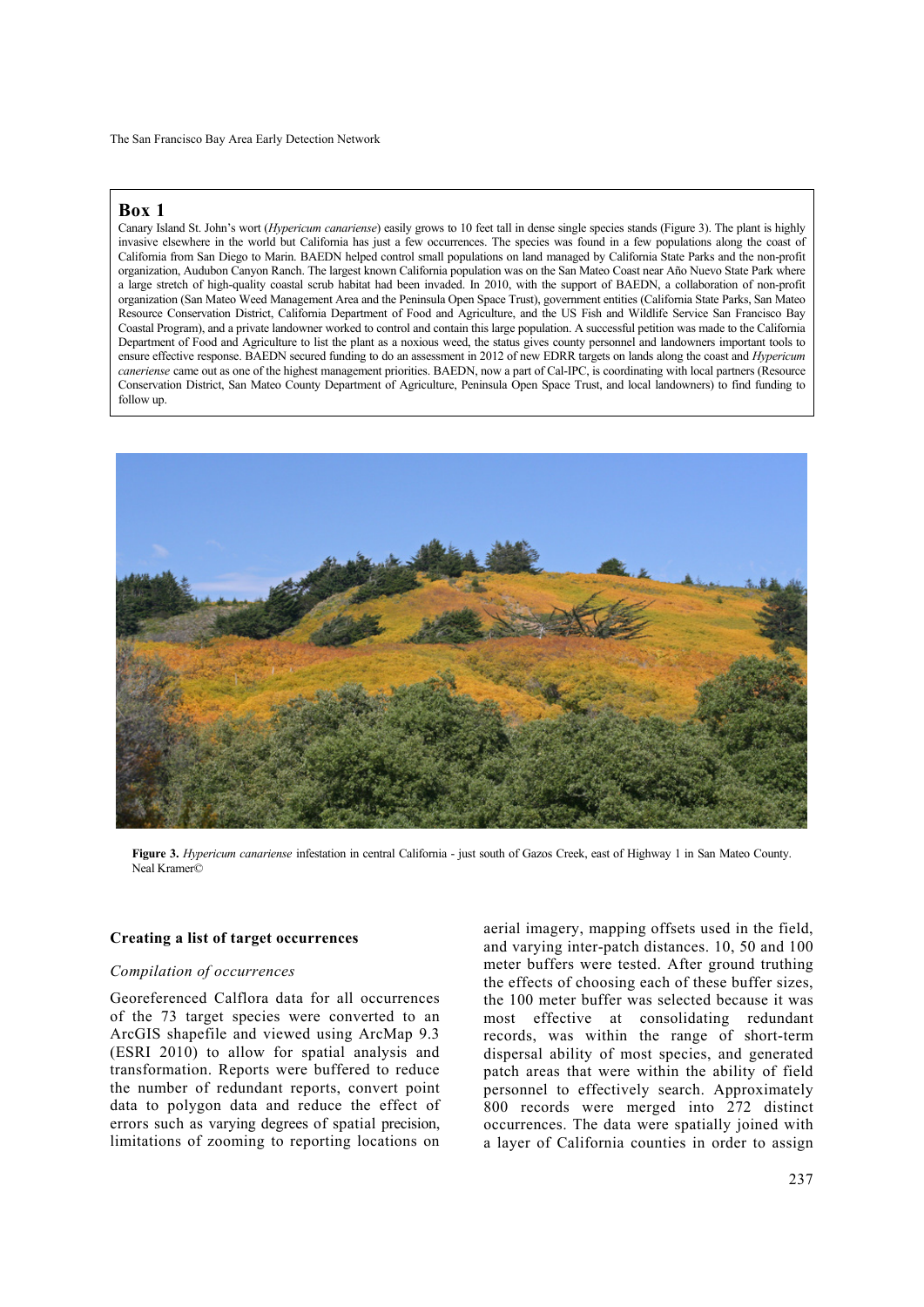county locations corresponding to each nonnative occurrence polygon. The resulting attribute table was then exported to Microsoft Excel (Microsoft 2007), where number of occurrences of each species was determined by county across the nine county San Francisco Bay Area.

### *Prioritization of occurrences*

Each of the 272 occurrences of a priority species was prioritized using WHIPPET (Skurka Darin 2010). WHIPPET (Weed Heuristics: the Invasive Population Prioritization for Eradication Tool) prioritizes eradication targets based on relative impact, invasiveness, and feasibility of eradication. Proximity to high value assets and vectors of spread were measured and scored for each occurrence using Geographic Information Systems software. Propagule pressure is an important factor in biological invasions (Simberloff 2009) but geoprocessing models were not available for propagule pressure. Rather than generating scores based on distance to nearest conspecific population, we scored conspecific populations equally on this factor based on the number of populations in the region, with higher scores going to species with fewer populations. We provided maps by County to all stakeholders and fostered collaboration across boundaries to control prioritized targets. We also produced maps for individual land management agencies. Occurrence prioritization was well received by land managers.

# **Taking action**

BAEDN identified rapid response partners, provided training, funded contracts, and coordinated partners to treat and track priority invasive plant populations throughout the region. We responded to the first reported North American population of *Hypericum grandiflorum* Salisbury, 1796 (largeflowered St. Johnswort) Large-flowered St John's wort, helped to contain the *Helichrysum petiolare* Hilliard and Burtt, 1973 (licorice-plant) in Marin County state and national parks, helped to contain the largest population of *Hypericum canariense* Linnaeus, 1753 (Canary Island St. Johnswort) in California (see Box 1), increased awareness and control of *Limonium ramosissimum* (Poiret) Maire, 1936 (Algerian sea lavender) within San Francisco Bay wetlands, worked on the leading edge of the Napa county population of *Tripidium ravennae* ssp*. ravennae* (Linnaeus) Scholz, 2006 (ravennagrass) to protect neighboring counties, supported removal of *Brachypodium*  *sylvaticum* (Linnaeus) Palisot de Beauvois, 1812 (slender false brome) within San Mateo County, and re-started removal of various high priority invasives for which funding had been lost as part of state budget cuts (e.g, *Lythrum salicaria* Linnaeus, 1753 [purple loose-strife], *Centaurea iberica*  Treviranus ex Sprengel, 1826 [Iberian Knapweed], *Ricinis communis* Linnaeus, 1753 [castorbean], and *Sesbania punicea* Bentham, 1884 [rattlebox]).

Although many intensive invasive plant management projects were being undertaken before BAEDN was established, the formation of BAEDN allowed the actions to be prioritized and coordinated. BAEDN partners and staff completed two nine‐county rapid response field seasons in 2010 and 2011. By the end of 2011, 6.6% of priority occurrences were believed extirpated, 7.7% were totally removed and under surveillance, and 52.4% were actively being treated. The management success record from before the BAEDN approach is hard to quantify but anecdotal reports from land managers suggest that more occurrences of priority species are being reported and being eradicated than before the BAEDN was established.

# **Lessons learned**

# *Data quality*

McGeoch et al. (2012) identify many of the challenges faced when attempting to create prioritized lists of invasive plants including access to data, inconsistent distribution of data, and difficulty accessing accurate data. Although we faced these challenges, the online Calflora database provided essential pre-existing plant occurrence data and a sharable repository for new data. However, data were unevenly distributed in space, varied in quality by taxon, were especially limited on private land, had unknown spatial accuracy, and were collected by a range of observers with varying identification and mapping skills. Common weed species which are not management targets for land managers (e.g., *Aira caryophyllea* Linnaeus, 1753 [silver hairgrass]) are especially underreported. For example, as of September 5, 2014 there are no Calflora records of *Aira caryophyllea* within the lands from 0 km to 10 km north of the Golden Gate Bridge in Marin County but the authors know of thousands of plants in this zone. Uneven reporting may give a false impression that well reported regions have more invasives than poorly reported regions. Populations reported multiple times by separate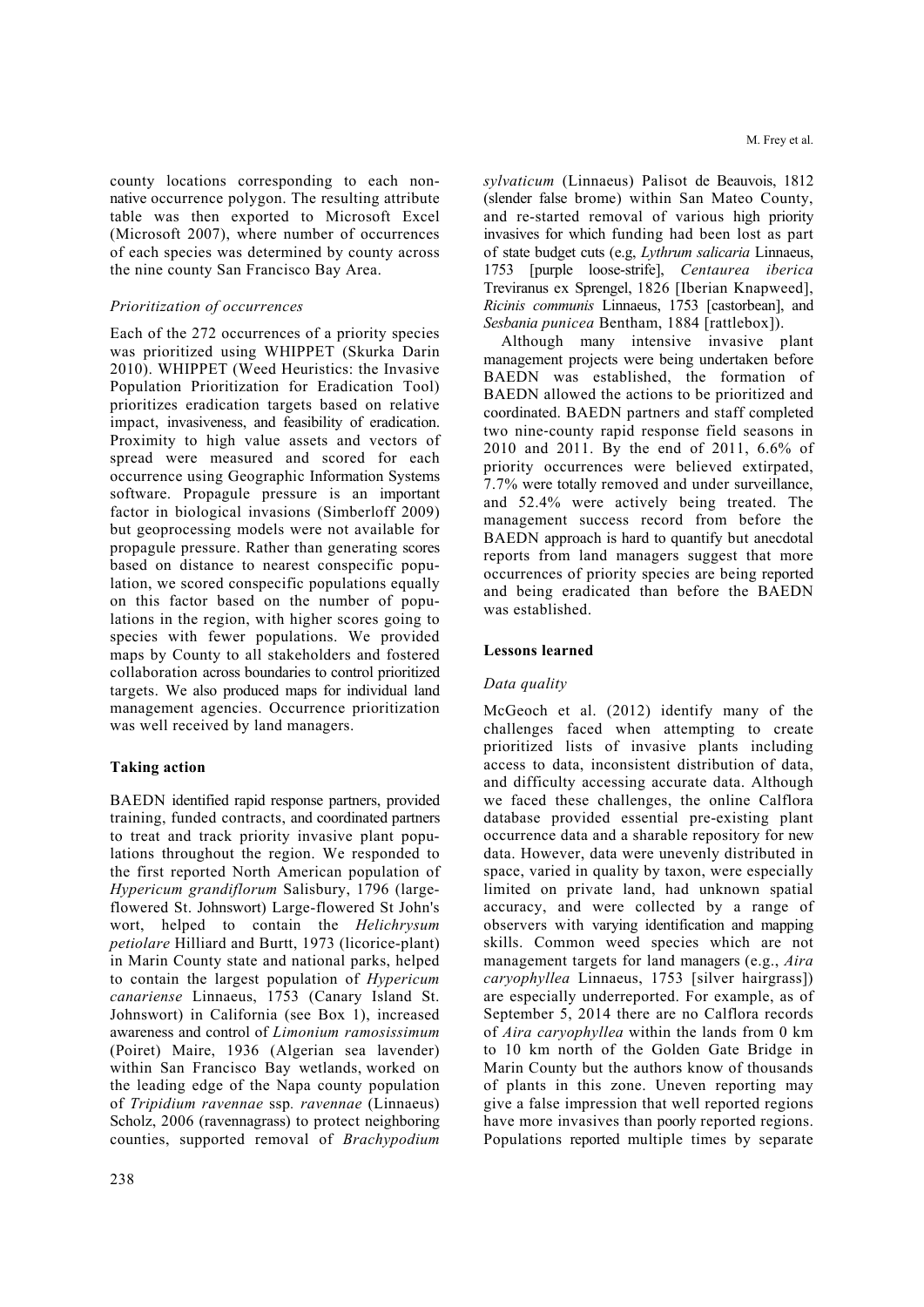observers may lead to overestimation of the number of occurrences for a given species (our buffering technique helps with this problem but must be applied after extracting data). Overestimation may also result from inclusion of historical populations no longer present, as there is no built-in method in place to track population and treatment status of reported populations. Species identification errors are also a concern. Because limited-range weed species are often unfamiliar to land managers, they may be under-reported. Underreporting may give a false impression that species are less common or widespread than they really are. Managers must assume that occurrence data are incomplete (Chen et al. 2013); we used expert opinion to mitigate data limitations. Encouraging the use of an existing online data repository (e.g., http://www.calflora.org, http://www. eddmaps.org, http://www.inaturalist.org, http://www.eur ope-aliens.org, http://www.ispot.org.za/) will improve the quality of available data or at least improve its quantity. Having the capacity to record absence data will also help (Václavik and Meentemeyer 2009). Starting with as thorough an inventory of occurrences as possible provides a solid framework to build upon. Data on the distribution of species occurrences is essential for success and sharing data leads to better data for all (Simpson et al. 2009).

# *Prioritization*

BAEDN used existing species assessments rather than conduct a regionally-adapted assessment for each of the 1417 candidate species. This approach carried the benefit of previous research results and presented an efficient first ranking of invasiveness. Adapting an existing ranking system, such as the 49 question weed risk assessment process developed for Australia by Pheloung et al. (1999), for the San Francisco Bay Area would have yielded useful region-specific information, but would have required significant time to first adapt the assessment and then to implement for each taxa. Average time to complete a weed risk assessment is reported to be between 6 and 24 hours (Gordon et al. 2008). We chose to use invasive elsewhere as our primary filter because analysis of formal weed risk assessment performance has indicated that abridged weed risk assessments using the single question "Is the species a weed elsewhere?" resulted in the same or higher accuracy than that of the full 49 question weed risk assessment (Gordon et al. 2008; Kolar and Lodge 2001; Mack 1996; Reichard and Hamilton

1997). Taken together, the consulted sources cast a wide net for determining invasiveness.

Most land managers are anxious to focus their limited resources on priority species or occurrences. Prioritizing species down to a reasonable number can increase the likelihood of land managers using the created list; a short list can motivate and inspire rather than overwhelm and frustrate. Prioritizing occurrences of target species rather than just the species provides a clear benefit to managers, and provides a bigger positive impact at the landscape scale (Skurka Darin et al. 2010). Valuable resources can be wasted if low priority occurrences are treated before high priority occurrences. By providing a clear framework and authoritative priorities BAEDN increased participation.

# *Partnerships*

Forming relationships across political boundaries helps lead to successful invasive plant management programs (Higgins et al. 2007). Building the partnership ahead of time can facilitate data sharing and rapid response. Having many partners brings knowledge, skills, land access, and data to the effort. Creating a formal Memoranda of Understanding was useful because the formality encouraged managers to articulate the need for early detection to organizational leadership. In addition, organizations were able to provide resources in the form of funding, staff time, data, and other ways not envisioned when the agreement was established. However, less formal agreements are needed too and have their place.

# *Outreach*

Although controlling invasive plants is BAEDN's focus, investments in reporting and outreach materials, the kickoff event, personalized outreach, and training all contributed to success. Reports are useful tools to demonstrate the organization's long-term existence, support funding requests, and provide a record of the work of the organization. Reports can be viewed at http://www.cal-ipc.org/ WMAs/BAEDN/. Our kick-off event publicized the work of the organization and motivated collaboration. Personalized outreach to land managers resulted in more shared data and the treatment of prioritized occurrences. BAEDN trainings increased awareness of the issues, motivated managers, and encouraged sharing of methods and data. Producing useful tools for managers increased efficacy.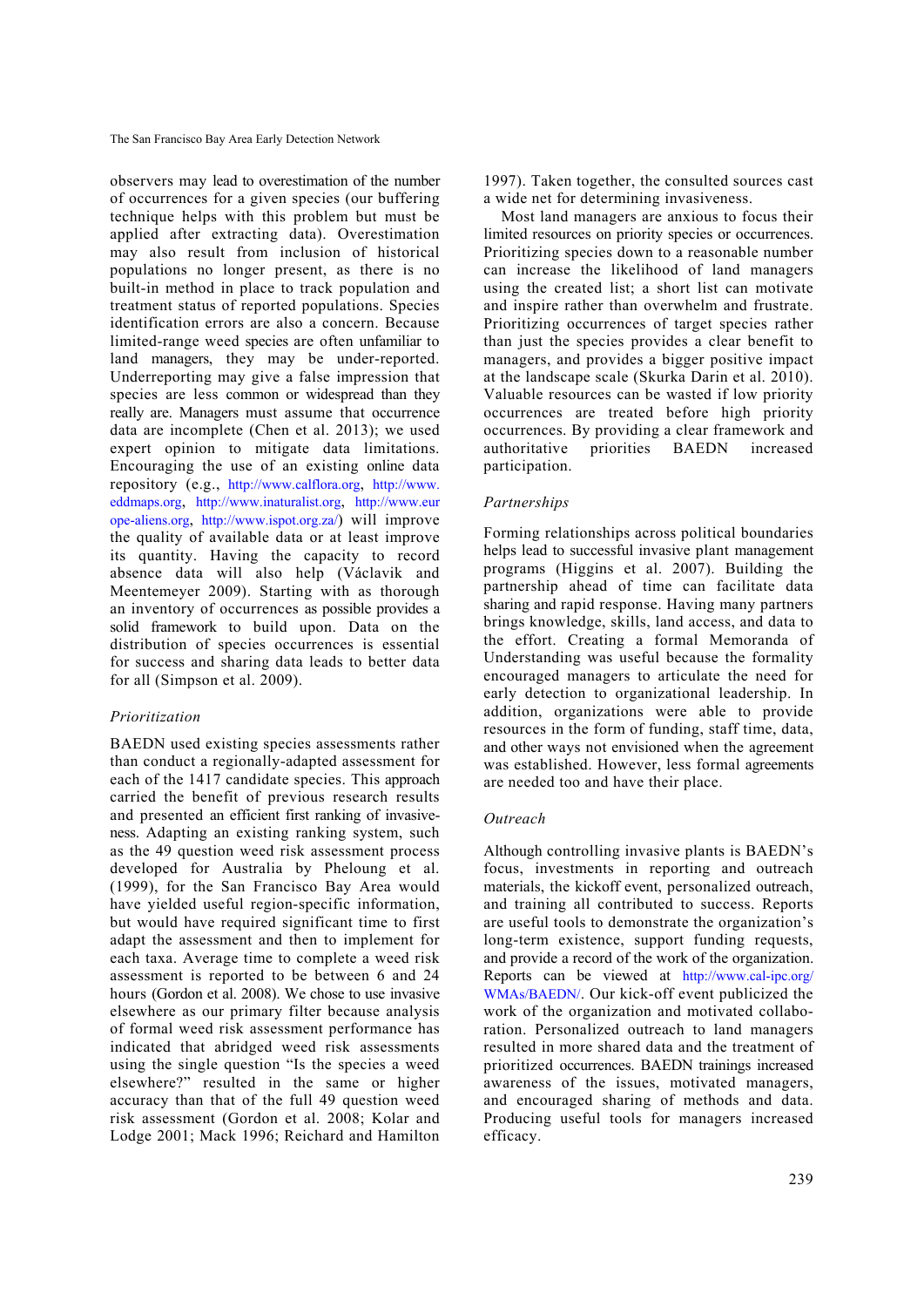#### *State-wide integration*

Cal-IPC is supporting continued work on Bay Area populations that have been selected for eradication. BAEDN's regional coordination set a strong precedent, and the effort now joins a growing network of regional partnerships coordinated by Cal-IPC to develop landscapelevel priorities. Cal-IPC has incorporated lessons learned from BAEDN into their process for working with resource managers in other regions with setting their own strategies. As these regional efforts develop, Cal-IPC is working to coordinate them with each other in a statewide network.

### *Summary*

BAEDN was able to harness pre-existing data and other resources to initiate a regional EDRR organization. Early collaboration positioned the organization to secure funding to prioritize species and occurrences, share information, create new tools, and remove high priority occurrences. By adopting strategies that made BAEDN a success other regional groups can either add a robust EDRR component to what they already do or new groups can be formed. Additional information can be found at http://www.cal-ipc.org/WMAs/BAEDN/.

#### **Acknowledgements**

Without the engaged support of more than 100 partners the project would not have begun. Generous grants were received from the American Recovery and Reinvestment Act, California Department of Food and Agriculture (CDFA), National Fish and Wildlife Foundation, U.S. Fish and Wildlife Service (USFWS) - San Francisco Coastal Programs, U.S. Forest Service (USFS), and the San Francisco Bay Joint Venture. Thank you to Doug Johnson for his long-term and tireless commitment to protecting California's natural areas and taking on BAEDN as a project of Cal-IPC. We also thank John Wilson and an anonymous reviewer for their edits that greatly improved the manuscript.

#### **References**

- ABAG (2002) ABAG Projections 2002. Association of Bay Area<br>Governments. http://www.abag.ca.gov/abag/overview/pub/p http://www.abag.ca.gov/abag/overview/pub/p 2002/ (Accessed September 25, 2014)
- AZDA (2010) Arizona Department of Agriculture, http://www. azda.gov/PSD/RegulatedRestrictedNoxiousWeeds.aspx (Accessed June 1, 2010)
- BAEDN (2007) Bay Area Early Detection Network 2006–2007 Report
- BAEDN (2009) Bay Area Early Detection Network 2008–2009 Report
- BAEDN (2011) Bay Area Early Detection Network 2010–2011 Report
- Bossard CC, Randall JM, Hoshovsky MC (2000) Invasive Plants of California's Wildlands. University of California Press. Berkeley, CA, 360 pp
- Brusati ED, Johnson DW, DiTomaso JM (2014) How to identify ornamental plants likely to invade California. *California Agriculture* 68(3): 89–95, http://dx.doi.org/10.3733/ca.v068 n03p89
- Calflora: Information on California plants for education, research and conservation. [web application] (2010) Berkeley, California: The Calflora Database [a non-profit organization]. http://www.calflora.org/ (Accessed May 10, 2010)
- California Islands Biosecurity Program Subcommittee (2013) California Islands Biosecurity Program. Unpublished
- Cal-IPC (2008) California Invasive Plant Inventory. http://www. cal-ipc.org/ip/inventory/index.php (Accessed June 1, 2010)
- CDFA (2010) California Noxious weed list. http://www.cdfa. ca.gov/plant/ipc/weedinfo/winfo\_photogal-frameset.htm
- Chen G, Kery M, Plattner M, Ma K, Gardner B (2013) Imperfect detection is the rule rather than the exception in plant distribution studies. *Journal of Ecology* 101: 183–191, http://dx.doi.org/10.1111/1365-2745.12021
- CISAC (2010) The California Invasive Species List. Presented on April 21, 2010 by the California Invasive Species Advisory Committee (CISAC) to the Invasive Species Council of California (ISCC). http://www.iscc.ca.gov/docs/CaliforniaInva siveSpeciesList.pdf
- COP 10 (2010) Strategic plan for biodiversity. Adopted at the Conference of the Parties, Nagoya, Japan
- Crall AW, Renz M, Panke BJ, Newman GJ, Chapin C, Graham J, Bargeron C (2012) Developing cost-effective early detection networks for regional invasions. *Biological Invasions* 14(12): 2461–2469, http://dx.doi.org/10.1007/s10530-012-0256-3
- Cusack C, Harte M, Chan S (2009) The Economics of Invasive Species. Prepared for the Oregon Invasive Species Council. 2009. Oregon Sea Grant, Oregon State University
- Daehler CC, Denslow JS, Ansari S, Kuo HC (2004) A Risk Assessment System for Screening Out Invasive Pest Plants from Hawaii and Other Pacific Islands. *Conservation Biology*  18: 360–368, http://dx.doi.org/10.1111/j.1523-1739.2004.00066.x
- EPA (2013) Level III Ecoregions of the Conterminous United States, US Environmental Protection Agency, Office of Research and Development (ORD) - National Health and Environmental Effects Research Laboratory (NHEERL), Corvallis, OR, published April 16, 2013. Data location: ftp://ftp.epa.gov/wed/ecoregions/us/us\_eco\_l3.zip, http://edg.epa.gov
- ESRI (2010) ArcGIS Desktop: Release 9.3. Redlands, CA: Environmental Systems Research Institute
- Gordon DR, Onderdonk DA, Fox AM, Stocker RK, Gantz C (2008) Predicting Invasive Plants in Florida using the Australian Weed Risk Assessment. *Invasive Plant Science and Management* 1:178–195, http://dx.doi.org/10.1614/IPSM-07-037.1
- Groves RH, Boden R, Lonsdale WM (2005) Jumping the Garden Fence: Invasive Garden Plants in Australia and their environmental and agricultural impacts. CSIRO report prepared for WWF-Australia. WWF-Australia, Sydney
- Higgins A, Serbesoff-King K, King M, O'Reilly-Doyle K (2007) The power of partnerships: landscape scale conservation through public/private collaboration. *Natural Areas Journal*  27(3): 236–250, http://dx.doi.org/10.3375/0885-8608(2007)27[236: TPOPLS]2.0.CO;2
- IPCC (2014) Summary for Policymakers. In: Field CB, Barros VR, Dokken DJ, Mach KJ, Mastrandrea MD, Bilir TE, Chatterjee M, Ebi KL, Estrada YO, Genova RC, Girma B, Kissel ES, Levy AN, MacCracken S, Mastrandrea PR, White LL (eds), Climate Change 2014: Impacts, Adaptation, and Vulnerability. Part A: Global and Sectoral Aspects. Contribution of Working Group II to the Fifth Assessment Report of the Intergovernmental Panel on Climate Change, Cambridge University Press, Cambridge, United Kingdom and New York, NY, USA, pp 1–32